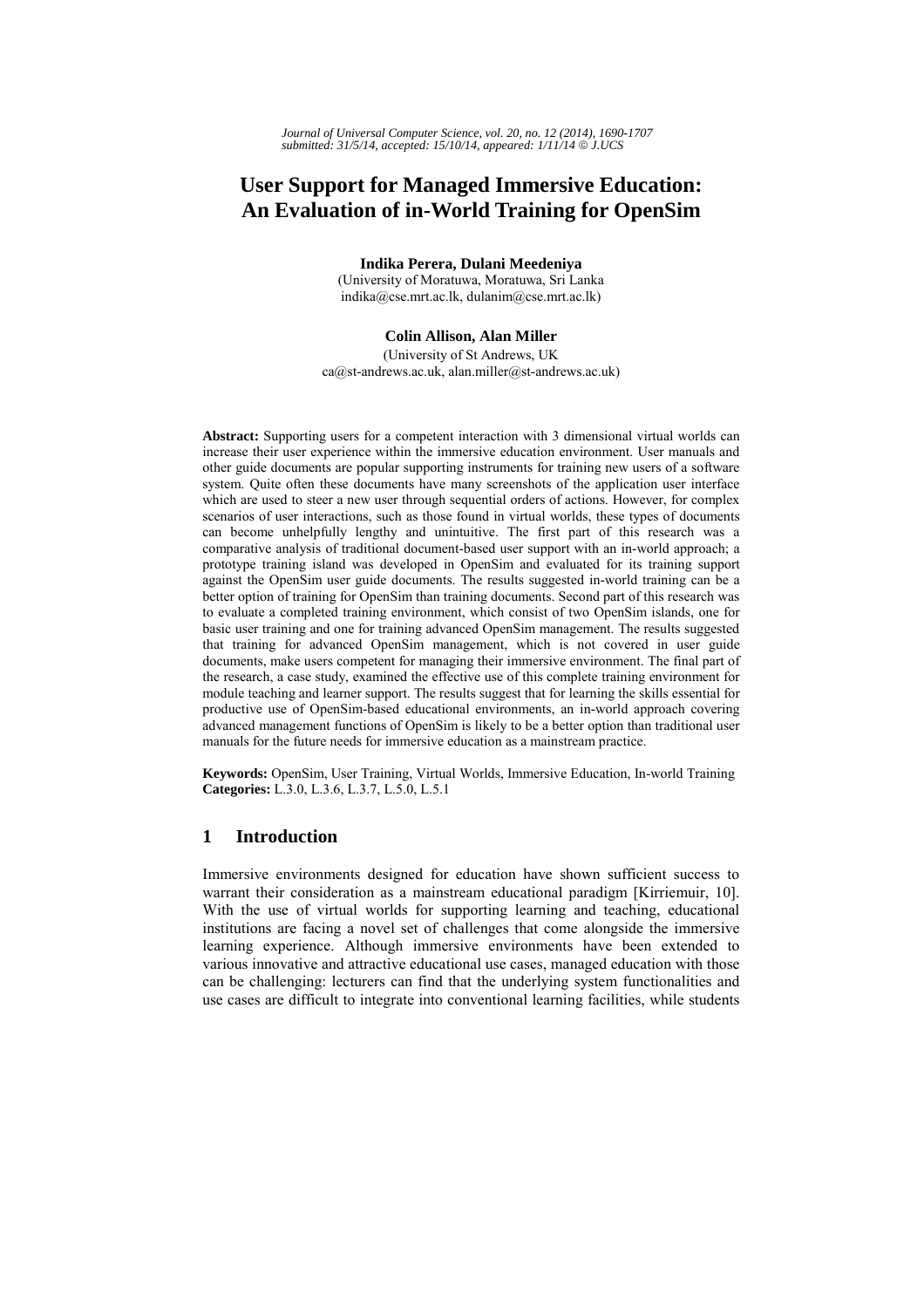can be challenged by the large set of environment interaction activities to be mastered within a short time span [Perera, 12a]. To overcome this challenge a set of immersive environments in OpenSim [OpenSim, 10] was developed for user support and evaluated those for managed immersive learning in OpenSim.

With the previous observations and related work elaborated in Section 2 below, it was decided to develop in-world user support for OpenSim environments (compatible with Second Life [Linden Labs, 03]); This training environment will be made available for public use for free and can be extended for future requirements of customised OpenSim training sessions as part of different immersive education use scenarios. To set a baseline for evaluating the usefulness of the development a pre-test was conducted to compare in-world training and user guide documents; it was hypothesised that in-world training tend to be a better method than documents. As the second phase of this research, considering the findings of the pre-test, a training environment with complete coverage of both basic and advanced management functions of OpenSim was developed and evaluated for its unique training offer to conduct managed learning in OpenSim; it was hypothesised that OpenSim management training is required for complete user training for OpenSim. Thirdly, further evaluation of the training environment was carried out with actual module teaching in OpenSim as two case studies.

The paper is arranged as follows: Section 2 initiates the discussion on the need for efficient and effective user training for virtual worlds in general and for OpenSim in particular with an overview on related work. Section 3 presents a comparative model that was developed to examine in-world training against document based user training for OpenSim; details of the prototype island created and the experiments carried out are also included. Section 4 presents the analysis of the results obtained from the experiment presented in Section 3. Section 5 elaborates the second part of the research, i.e., the development of the training environment, which consists of two islands, one for basic user training and the other for advanced OpenSim training. It also presents the evaluation of the two islands with the particular focus on user support gained for OpenSim management; the experiment carried out in this regard is also presented. Section 6 describes the two case studies conducted to explore the user support gained from the training environment for actual module teaching and course development in university context. Finally, Conclusion concludes the paper.

## **2 User Training for Virtual Worlds: The Background**

Although virtual world based learning environments have been found to be engaging and effective in various domains ranging from cultural heritage [Kennedy, 13][Getchell, 10], computer networking [McCaffery, 11], disaster management [Perera, 12b] to software engineering [Meedeniya, 13] there remains a difficulty when getting started. OpenSim and Second Life (SL) based learning environments in particular have rich user interfaces with a multitude of controls and options that can distract new users from their educational purposes and even cause them to fail to achieve intended learning outcomes. So, getting started is crucial for ensuring new users engage in the intended way with the immersive learning environments. Second Life has a user guide document [Linden Labs, 13] which covers basic avatar actions with the point-and-click UI and special key combinations which perform the same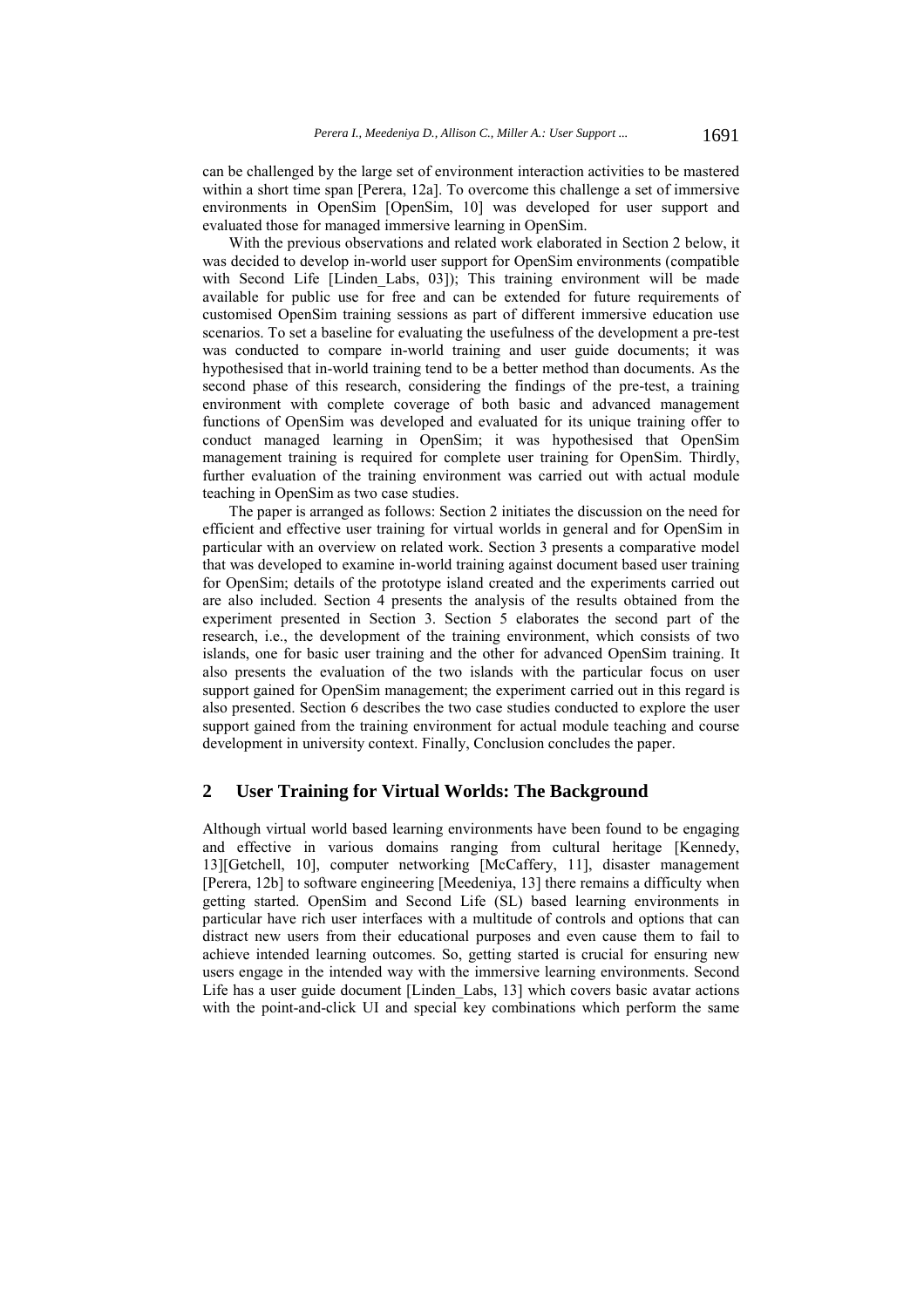actions. This is now augmented by a community-based wiki and short video clips. The other method SL uses is to direct new avatars into a uniquely designed region known as Help Island. Help Island in SL is intended to be the first place an avatar interacts with the SL environment if they register through the standard process; an exception is, an institution can have its own SL registration in which new users can be directly located into SL regions thereby bypassing Help Island.

Help Island provides training for basic functions and free content such as inventory items, body shapes and clothes for avatar customisation and opportunities to receive rewards in Linden\$; these are used to motivate new users to actively engage in the Linden Labs economic model through the SL Marketplace. This is a major drawback of SL Help Island for the use cases of immersive education. This can tempt some students to engage in game-like behaviour, which they may not have even imagined to be possible had they not been exposed to Help Island. Furthermore, there is no guarantee that an academically motivated group of users will be on hand in Help Island when a new student enters SL; this can negatively affect a student, shaping their behaviour towards non-educational practices in the virtual world. Because of these reasons, universities often bypass Help Island and locate students directly on their educational islands and provide them with a user guide document for basic tasks.

A survey after a training session for 14 novice users of SL has reported that users were very confident in doing basic avatar functions after the training whereas for advanced functions there still were some challenges for the users [Ritzema, 08]. Importantly the authors indicate that they abandoned the idea of using Linden Lab help guides and tutorials as those can actually complicate the user training [Ritzema, 08]. In a another research, training on SL for 11 participants was conducted as one-toone sessions; the authors highlight the steep learning curve of SL and identified two broader training challenges: difficulty in understanding the metaphor and technical skills [Wiecha, 10]. Several research studies have highlighted the need for appropriate training method addressing SL (OpenSim) steep learning curve thereby overcoming the barriers for immersive education [Andreas, 10][Berge, 08]. However, there does not appear to be any particular research data on evaluating Help Island (in-world training) compared with the user guide document for training new users; the first part of this research (presented in Sections 3 and 4) explore that with respect to OpenSim.

In general SL is now seen as relatively unsuitable for educational purposes when compared with OpenSim [Allison, 10], scoring poorly on issues such as commercial cost, programmability, content management, scalability and manageability. However, the lack of suitable training materials for helping students learn how to competently interact with OpenSim is an area where OpenSim currently trails SL. For locally managed OpenSim based educational environments there is no Help Island for new users. Because of the similar functionality between SL and OpenSim and their shared client applications, OpenSim users can use the SL user guide document. However, further information such as the OpenSim grid location URL and avatar user credentials have to be added to the document; resources and staffing for preparing an immersive education session in SL (and OpenSim) can be substantial [Ritzema, 08].

The Open Virtual Worlds group [OVW, 13] at the University of St Andrews have been using a modified user guide, derived from the SL user guide for learning support activities across a range of OpenSim-based projects. Although that approach has helped for login and access problems, students still show an initial difficulty when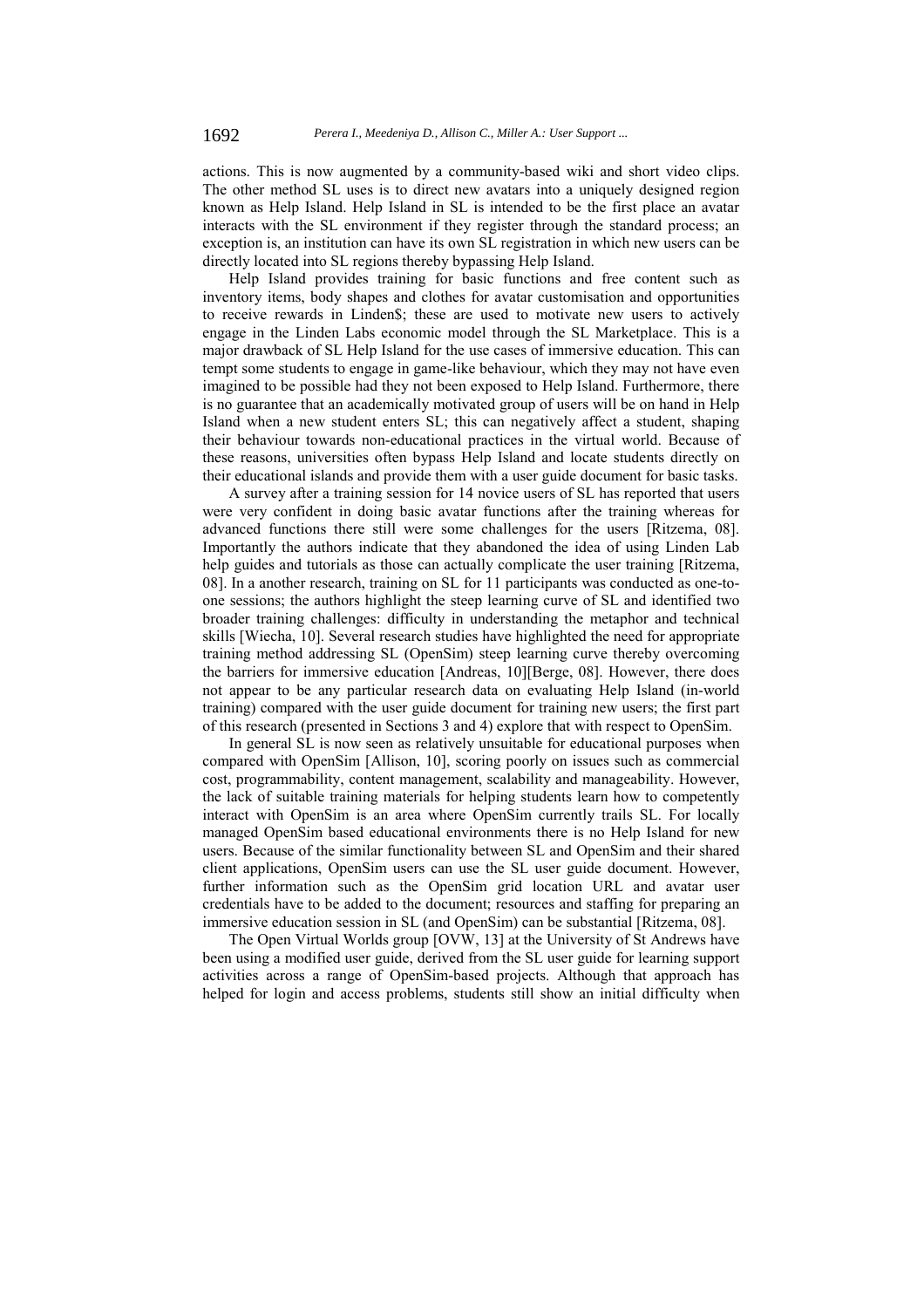interacting with the environment. It is evident that the document, although it includes the necessary information for completely new users in a detailed manner, is not effective for learning essential OpenSim interactions. Even SL Official Guide [Rymaszewski, 07], an easily readable textbook found to be cumbersome for an inworld learning session [Perera, 12b]. Often, the first half of a laboratory session is used by students getting familiar with these OpenSim functions; this can take up the entire session for some students who may find it more challenging to map the training information from the guide onto the skills they practice in-world [Perera, 12b]. Moreover, a greater number of support academics (lecturers, tutors, demonstrators) are usually required to help the students in building their confidence in using the learning environment during the lab session.

In SL with Help Island content, individual users train themselves without additional support mastering the various basic functions available at the client side. Also, the SL user guide and wiki have been popular places that SL users look at to clarify their doubts about the environment and how to achieve their preferred behaviours. Moreover, Second Life discontinued its in-world mentor program claiming that Help Island is sufficient for the training needs of new users. Because of these observations a Help Island type training environment but without the weakness of SL Help Island has become essential for OpenSim based immersive education. Following sections present the work on developing such training environment and evaluation.

## **3 Document vs In-World: a Comparative Model**

A prototype OpenSim region with basic information about avatar interactions was developed. The objective was to examine user performance on completing a given set of tasks in-world after visiting the training island. To compare the performance, a controlled study was carried out using the SL user guide. For accuracy the same training content from the user guide was selected and put on display-boards in-world. This way the participants of the two samples, i.e. experiment sample and control sample, see the same training content but in two different mediums, one in OpenSim and the other in a document. Because of this a performance variance between the two groups is more likely to be due to the different training approaches and less due to the contents or tasks. Fig. 1 shows an aerial view of the prototype island with scattered training content displays and a close up view of the first display the avatars see when they enter the island; it helps avatars to explore the environment. Lines of trees were used to separate different categories adding a more immersive flavour into the training experience instead of forcing them to follow a sequential path as happens in the printed document.

10 voluntary student (undergraduates) participants, 4 females and 6 males, between 18 and 23 years of age, with no prior experience with OpenSim (or SL) were identified for this pre study. 5 participants were selected randomly for two groups: a group to access the training island and the other group to refer to the user guide. The two groups were named Group-Doc (the group that used the user guide document) and Group-Island (the one that used the island for training). Participants were encoded according to their groups: i.e., Group-Doc {U-d1, U-d2, U-d3, U-d4, U-d5} and Group-Island {U-i1, U-i2, U-i3, U-i4, U-i5}.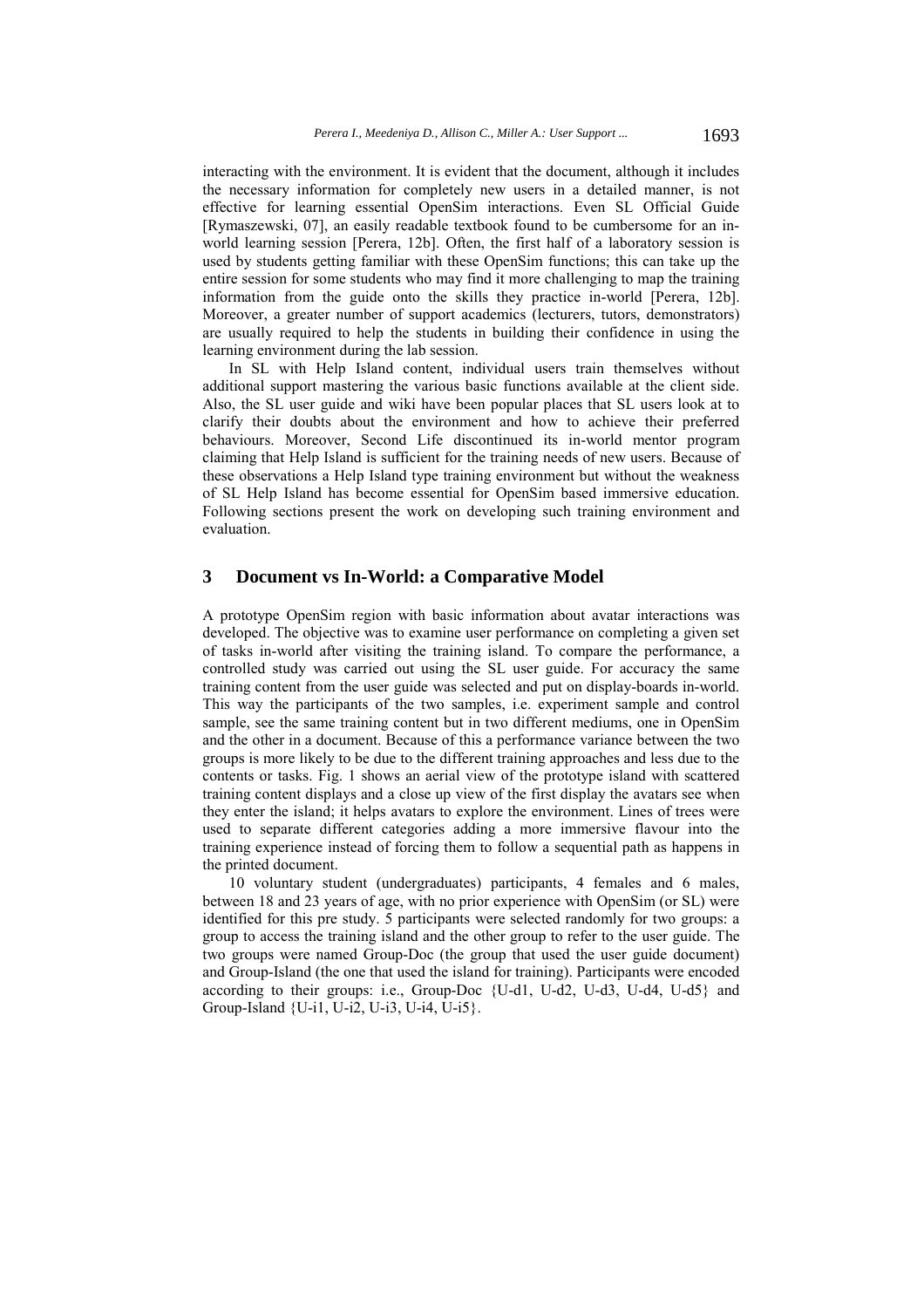

*Figure 1: Pre-test Prototype Island and a training guide at the arrival point* 

The experimental set-up allocated each participant a 30 minute session – 15 minutes to get familiar with the environment using the training material provided (either user guide or training island) and the rest of the time (15 minutes) to follow a set of tasks on a separate island. Individual user sessions were essential since we examined user performance; this arrangement provided a uniform test environment with equal load on the server minimising errors due to variations of server and client performance.

To compare user performance between the two groups five of the most basic tasks that any avatar should be able to perform confidently for successful engagement with the environment were selected. Walking and flying were selected as the two important tasks that enable avatars to explore the environment. Object creation and being able to perform basic editing on the created object were also selected as essential skills. Finally, a task with basic communication inside OpenSim – Instant Messaging (IM) and chat - was selected. The task scenario in brief was as follows:

When you arrive at Test Island you will be located at a starting place. Please complete the *following tasks as soon as possible.* 

- *1. Your first task is to walk along the road until the end of the road. Please make sure you walk on the middle of the path marked by white dashes on the black tarmac.*
- *2. At the end of this road you will see a signpost asking you to fly over the sea to the island. Please do so and land on the exact location marked with a signpost on the island.*
- *3. Now create an object (cube) on the ground and follow the instructions given on the relevant signpost to edit your cube.*
- *4. Start walking on the second road until you reach its end.*
- *5. Perform the tasks on IM and chat as instructed by the signpost at the end of the road.*

*It is important that you try to complete these tasks as accurately as possible and as soon as possible for the evaluation requirements.*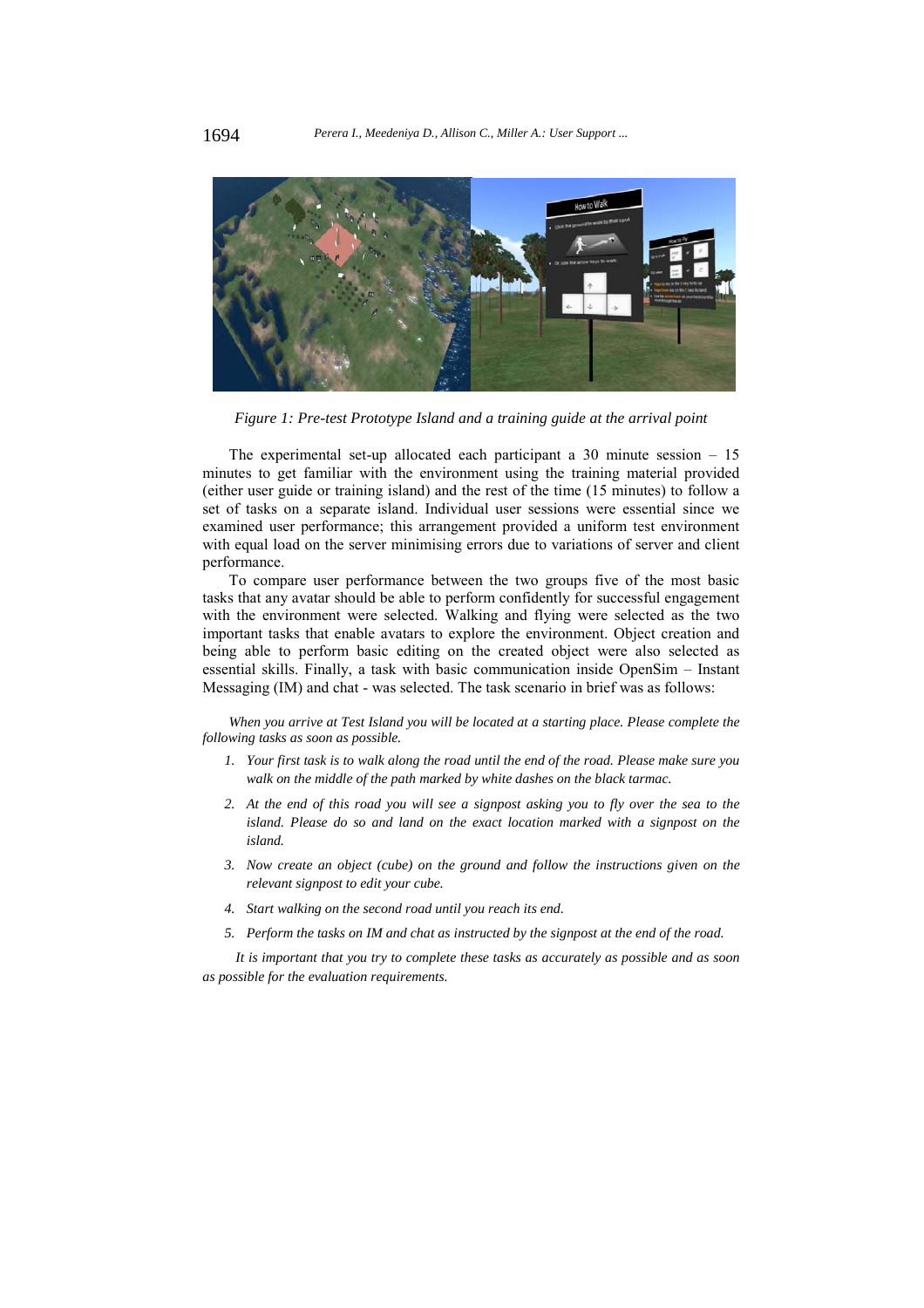

*Figure 2: Design map of Test Island for the pre-test evaluation* 

For task 3, object edit was required to reshape the cube with given dimensions  $(x, \theta)$ y, z with 2 decimal place accuracy), reposition it on a given location (x, y, z coordinates, with 2 decimal place accuracy) and re-colour only a selected face (the top face) of the object in red. Task 5 included sending an IM with the given text to a previously added friend in the avatar friend list – Test User, and publish the text Task completed using the chat channel in-world. At the beginning of each task these specifications were displayed to the participants using signposts at the relevant locations.

The task environment (Test Island) was designed using the task list to place performance monitors. Fig. 2 shows the map of the island. The red colour circles represent the sensor locations to capture the avatar movement times during the experiment. To make sure the participants do not fly when they are meant to be walking, the region was divided into two parcels: the one shown on the map has been set up to allow avatar flying, and the rest of the land (the other parcel) has restricted settings for flying. A set of sensor objects were deployed as shown in Fig. 2.

The Linden Scripting Language (LSL) [Linden\_Labs, 03] sensor function llSensorRepeat() was used to implement the sensor functionality with parameters of 1.0m range from the sensor and time interval of 0.1 seconds to repeat the scanning. When an avatar is detected by the sensor it triggers the required functionality as defined in the event call. The LSL llGetTimestamp() function was used to obtain the timestamp of the avatar detection, which is within 1ms accuracy.

Angular bends on the path are used to evaluate avatar movement performance. Sensor scripts were embedded in cubic prims of 0.5m of size. To conceal the sensor locations, these cubic prims were made transparent and were half-buried in the middle of the path at planned locations making all the sensors deployed at the same height (zaxis) along the path. The sensors were not distributed in equal distances from each other but according to the path segment and the bends. Timestamps of object creation, object edit and communication (IM and chat) were traced through the object profile and island chat history.

As a summary, following measures were taken for each participant: Avatar walking times to reach each sensor along the given path; Avatar flying duration starting from the 15th sensor at the end of walking path to reach the destination point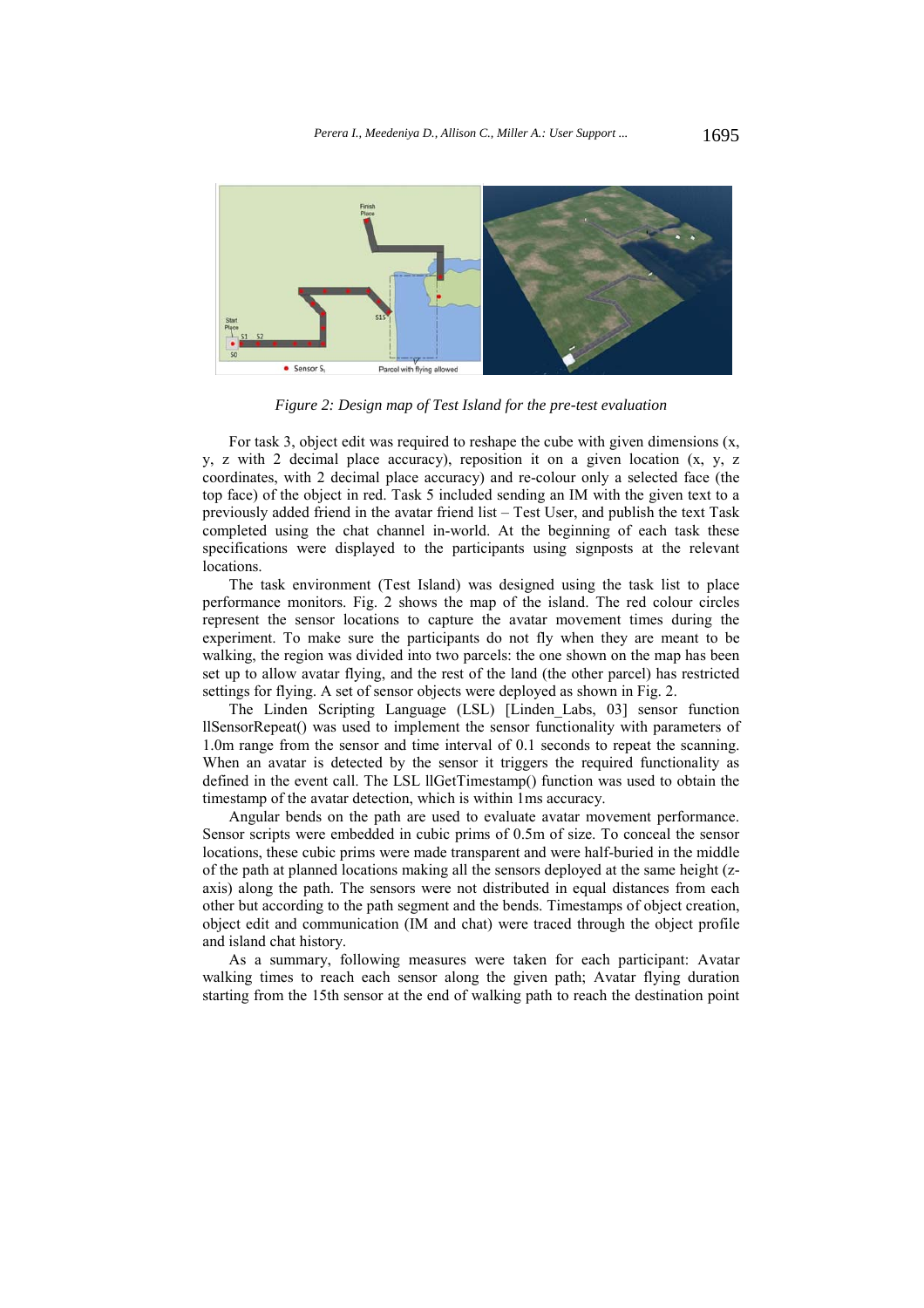of flying; Time taken to create, edit and manage the content object given; and finally the time taken to complete the IM and chat tasks given at the end of the tasks list.

## **4 Results and Analysis: Document vs In-world Training**

The first analysis was performed on the times that each user spent in reaching the first set of sensors on the walking path. The total user times per group for reaching each sensor are shown in Fig. 3. The distributions generally indicate a higher amount of time for Group-Doc than Group-Island. Also the variance of times per sensor is considerably higher for users from Group-Doc compared to Group-Island.



*Figure 3: Walking time per group (total) to reach a sensor from the previous sensor* 

The distribution of average times for each sensor for the two groups is shown in Fig. 4. A clear difference in the mean times can be seen during the early stage of walking. Until the 5th sensor the participants from Group-Doc showed much longer times compared to Group-Island to reach sensors while walking on the middle of the path. From the 5th sensor to the 14th sensor the time distributions are somewhat similar in their trends but with a reasonable time difference. This may have been due to the fact that the Group-Doc users gained an opportunity to train further during their walk within the first few sensors; yet, the time taken is higher compared to the other group, although the difference is in the range of a few seconds.

For the 15th sensor, a further difference is noted in between the two sample trends with a deviation. One of the important observations during the experiment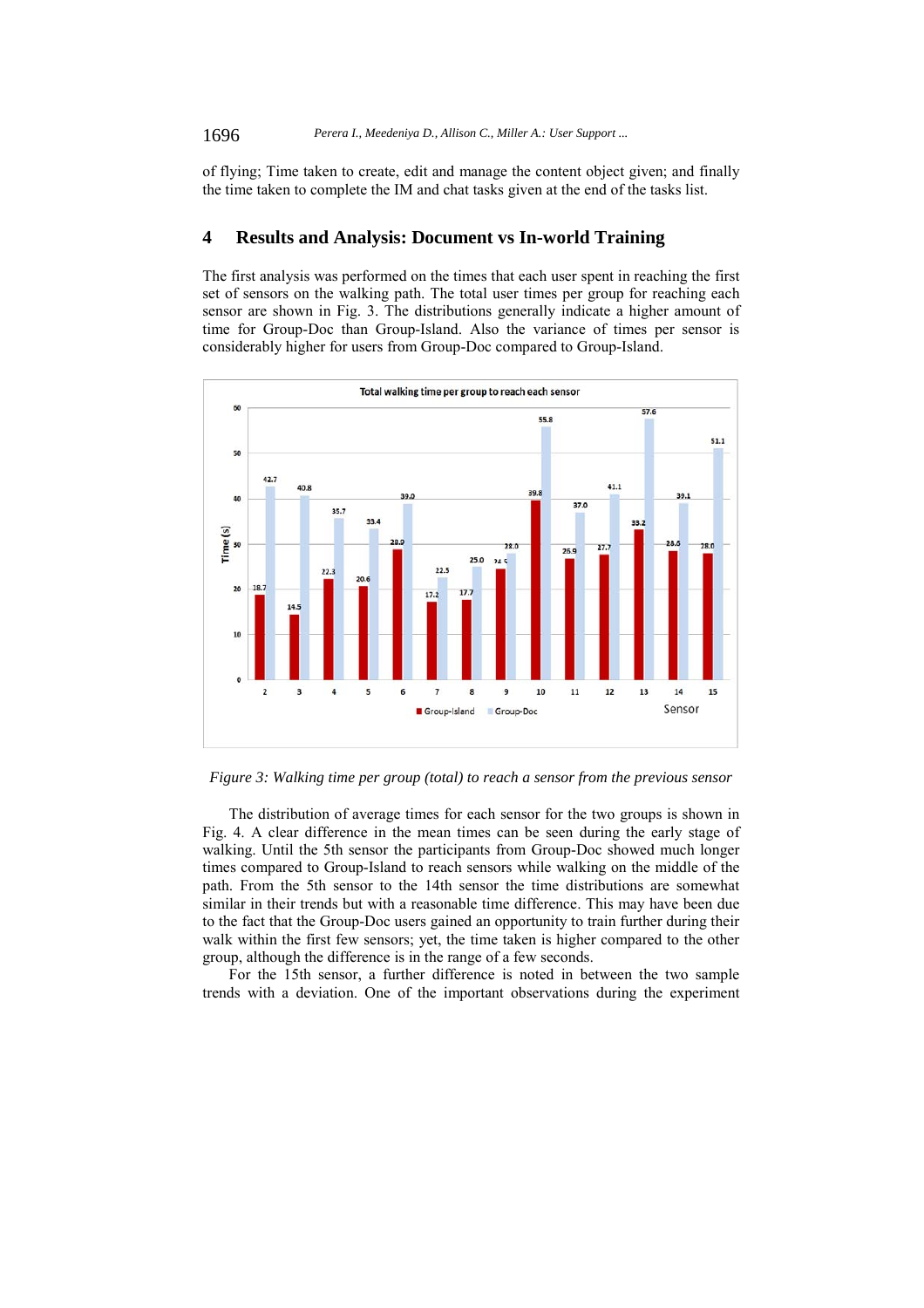helped to explain the reason for this. The users from Group-Doc often got slowed down at the end of the walk trying to figure out of how to fly for the next phase of the task. In contrast the users from Group-Island confidently finished walking and started their flying without hesitation. Both groups showed increased times for passing the sensors 6, 10 and 13. These sensors are located at the bends of the path that require extra avatar control effort to maintain their trajectory.



*Figure 4: Average times taken by each group to reach sensors* 

A comparison of avatar flying time between the two groups is shown in Fig. 5. The Group-Island users showed lower times compared to the users from the other group; Moreover, the users of Group-Island show a lower variance in time against the other group; in fact, since the flying path was a straight line, these users showed more confidence in doing their task quickly and on a straight path while the users who trained from the guide document showed some tremble in all directions during their flying.

Fig. 5 also shows the times spent by each user for object creation and the required editing tasks, respectively. For both tasks, all users from Group-Island showed much less time than the other group of users. For object creation the time difference was slightly lower since it comprised a single task. However, for object editing, which included a few tasks, the time difference between the two groups is high. Also the variance of times is lower with users from Group-Island. For example, most Group-Island users carried out the object resize and re-position task in a single try through typing the exact figures, while the other group (Group-Doc) tried to drag and resize using the mouse showing a poorer understanding of the system which resulted in a trial and error approach.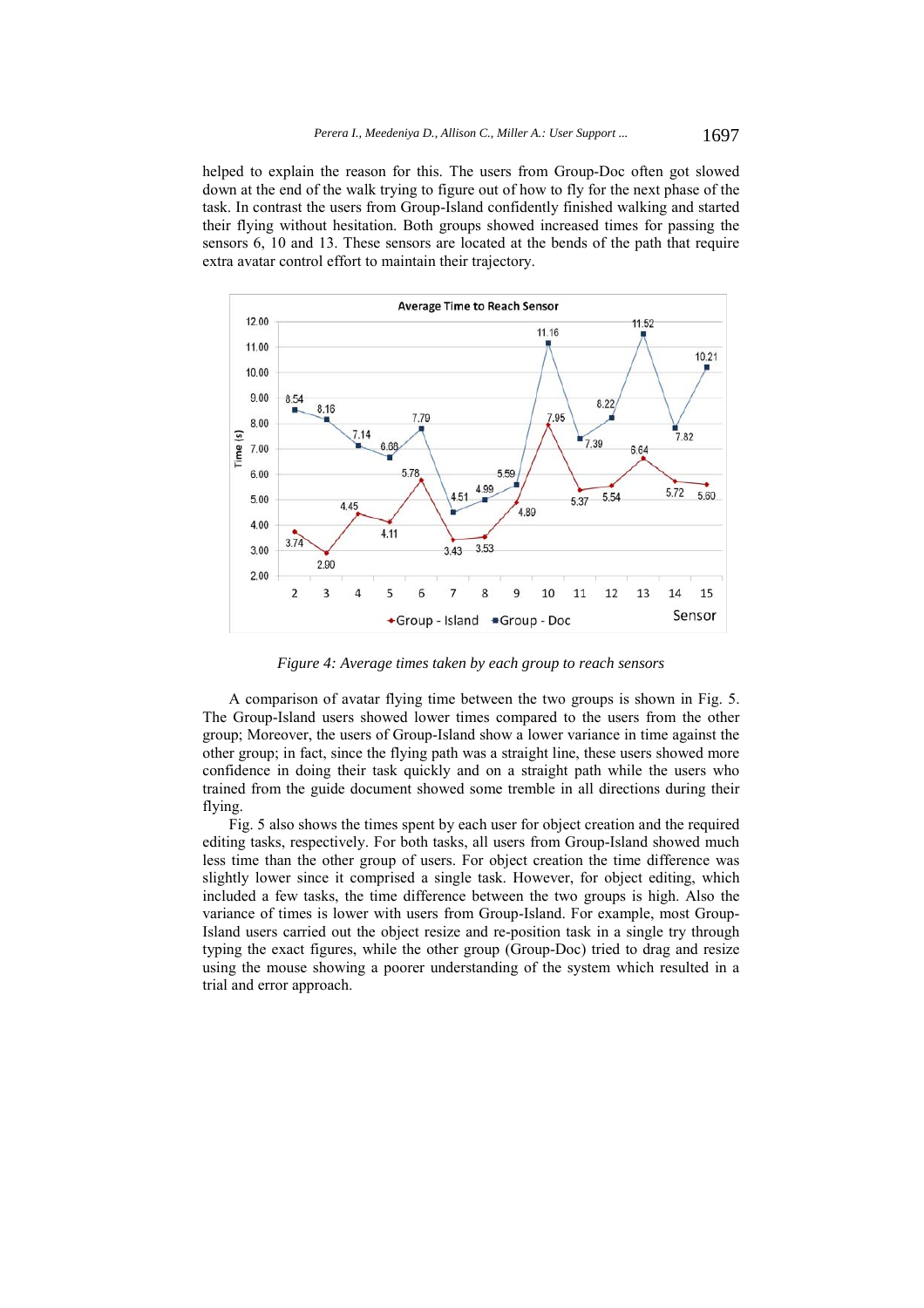At the end of the object-editing task users were asked to move along the exit path and carry out IM and chat to finish the task session (time per each participant is shown in Fig.5.). U-d3 and U-d4 show a lesser time than U-i5, which is an interesting observation. However, when closely examined it was identified that these two users from the Doc group did not complete the IM messaging and abandoned it. Further details about task completion will be discussed later.



*Figure 5: Average time taken by the two groups for Flying, Object Creation, Object Edit and IM & Finish* 

Following mean completion times were reported by the two groups respectively: Group-Doc  $\{Flying = 36.78s, Object Creation = 25.90s, Object Edit = 140.04s, IM\}$ and Finish =  $70.75$ s}; Group-Island {Flying =  $26.16$ s, Object Creation = 18.91s, Object Edit =  $111.49$ s, IM and Finish =  $64.70$ s}. Statistics of the entire task for the two groups are as follows: Group-Island {Mean total time = 291.07s, standard deviation = 5.76, Std. Error of mean =  $2.58$ } and Group-Doc {Mean total time = 383.44s, standard deviation = 11.07, Std. Error of mean =  $4.95$ . ANOVA test result  $(p<0.01)$  suggested to reject the hypothesis that there is no mean difference in user performance; hence we can conclude that in-world training helps users perform better when they engage in OpenSim with basic avatar tasks.

All the participants in both groups successfully engaged in and completed the activities of walking, flying and chat messaging. However, there was a noticeable difference in the completion of complex tasks between the groups. Four participants of the Group-Doc (80%) had at least given up one or more tasks without completion. In particular, the complex tasks of object manipulation, such as object position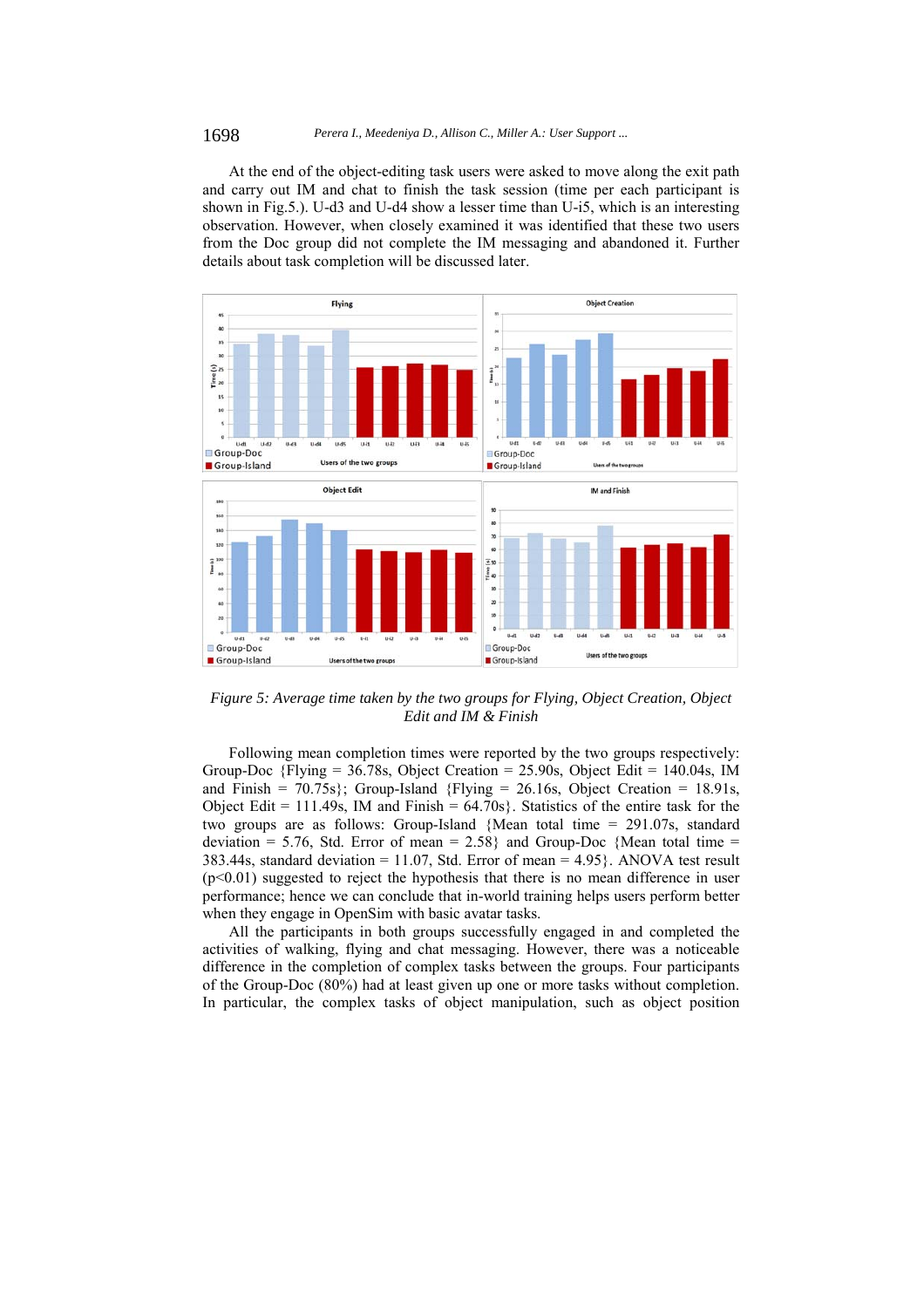change, object editing, etc., seem to be the most challenging for those participants. In contrast, only one participant from the Group-Island use failed to complete recolouring or the object (as part of the object edit).

A brief questionnaire was given at the end to examine the participant opinions. The first question asks about the support they received from the user guidance approach and the second question asks their opinion about the alternative approach (either document or island) instead of what they had. This alternative arrangement of questions helps the participants to compare their experience and respond highlighting their preferred method of receiving OpenSim training. The questions were designed with Likert scale answers at 5 levels: Strongly Disagree (1), Disagree (2), Neither Agree nor Disagree (3), Agree (4) and Strongly Agree (5).

The following two questions were given to the Group–Doc participants:

Q1 – The guidance document helped me to complete the tasks inside the MUVE comfortably

 $Q2 - A$  training island would have been a better and more usable method for me to train myself for the tasks

Whereas the following two questions were given to the Group–Island participants:

Q1 – The training island helped me to complete the tasks inside the MUVE comfortably

Q2 – A user guidance document would have been a better and more usable method for me to train myself for the tasks



The responses from both groups are shown in Fig. 7.

*Figure 6: User feedback for the questionnaires (left: Group-Doc, right: Group-Island)* 

All of the participants from Group-Doc are of the view that it would have been a better approach to use a MUVE for their training needs. Interestingly, they have indicated that there is a certain level of challenge for them to map the information they have learnt from the document into the OpenSim context. Acknowledging the fact that they have learnt some information from the user guidance document, these participants showed their doubts about a document for training complex OpenSim tasks. All of the participants from Group-Island indicated that they had benefited by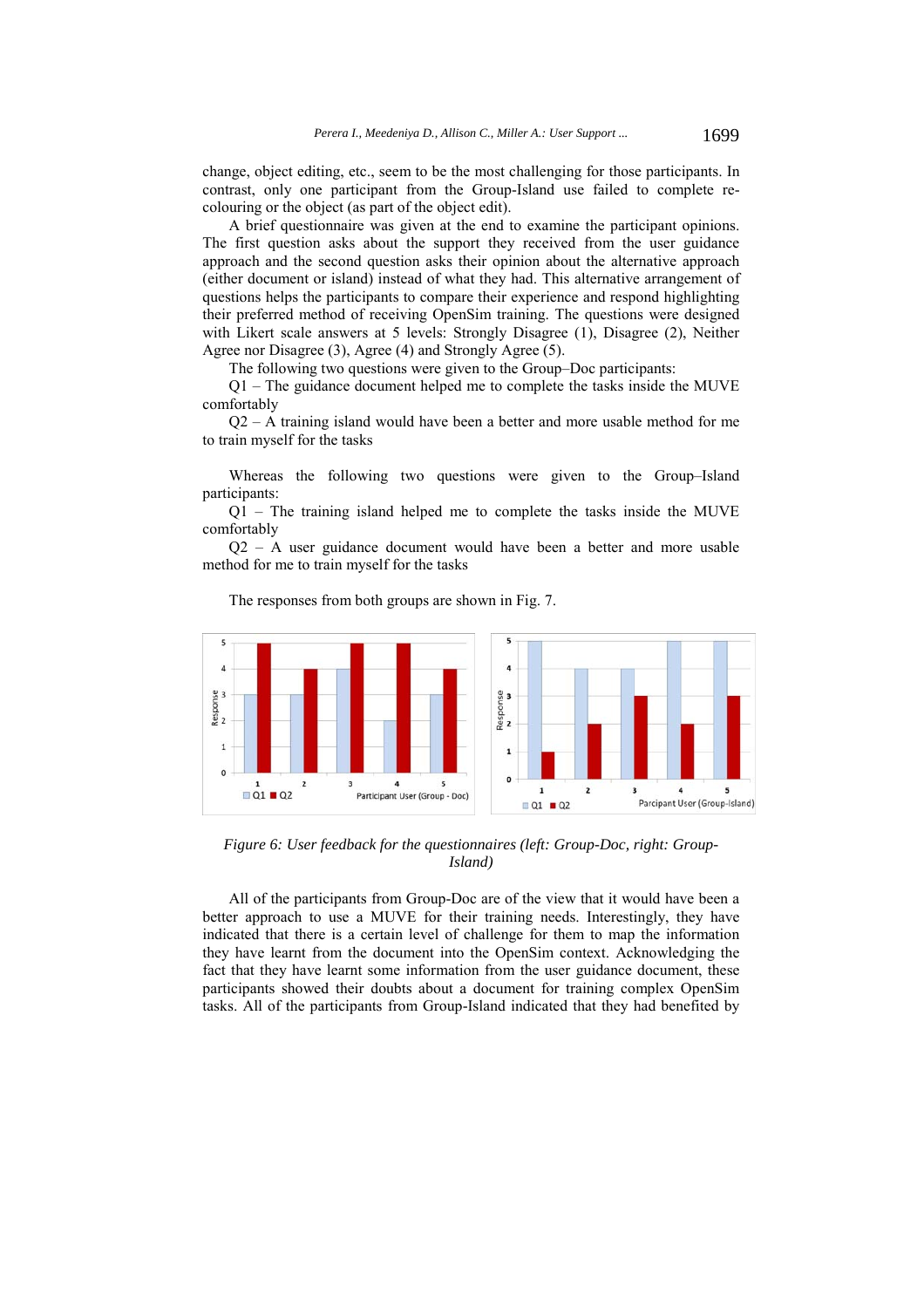the training provided through the island. The majority strongly agreed in this view and also disagreed with using a user guide document instead.

The results of this first study (pre-test) of the research indicated that in-world training can offer comparatively better training experience for basic OpenSim interaction than user guide documents. However, there is a need for examining the impact of training support for OpenSim management tasks, which are not included in Help Island type environments or usual user guide documents. For this need, a further study was carried out by developing and evaluating two OpenSim islands for training basic and advanced OpenSim tasks; the next section presents the details of the study.

#### **5 A Training Environment for Managed Learning in OpenSim**

An improvement suggested by the participants of the previous study was to design a more formal educational environment layout and cover advanced OpenSim training. It was thought that having a campus like training environment would encourage students to have immersive educational flavour intuitively. Therefore, an educationally oriented OpenSim training environment was developed with training areas and content for both basic user training and advanced management training needs involving a large number of unique functions and their complex interrelationships. Furthermore, the ways in which a user can try these functions through the client UI also need to be provided as part of the training. In fact, it can be considered as an effective and convenient way to tell a user about how to practice these functions, since the UI widgets are the only available mechanism to manage an OpenSim environment from the client side. Moreover, the need for separating basic users (usually students) from advanced users (usually academics and module coordinators) was also identified for certain educational scenarios. In particular, if the OpenSim component of a module has a low weight then asking students to learn advanced functions may be unnecessary. This research hypothesised that for OpenSim based virtual regions there should be advanced training support beyond SL Help Island type basic training. Therefore, this second part of the study was carried out to examine the benefit an OpenSim user get by having a dedicated island for training advanced OpenSim management.

#### **5.1 The Training Environment for OpenSim**

The training environment comprised of two OpenSim islands was developed; the first region, named Introduction Island, is dedicated for all users looking for basic training needs. The other region, named Management Island, contains training material for advanced functions. The islands provide training content and interactive activities for using and managing land, content objects, groups, avatar activities and user management (Fig. 7). Training centres (buildings to host training content) for these main training areas were deployed in easily accessible locations for high usability. Teleport links are also included in each important location linking other places so that avatars can freely roam without a forced path of training engagement. For an enhanced training offer few additional constructs: a sandbox area, a cinema, an open forum and discussion rooms were incorporated into the islands.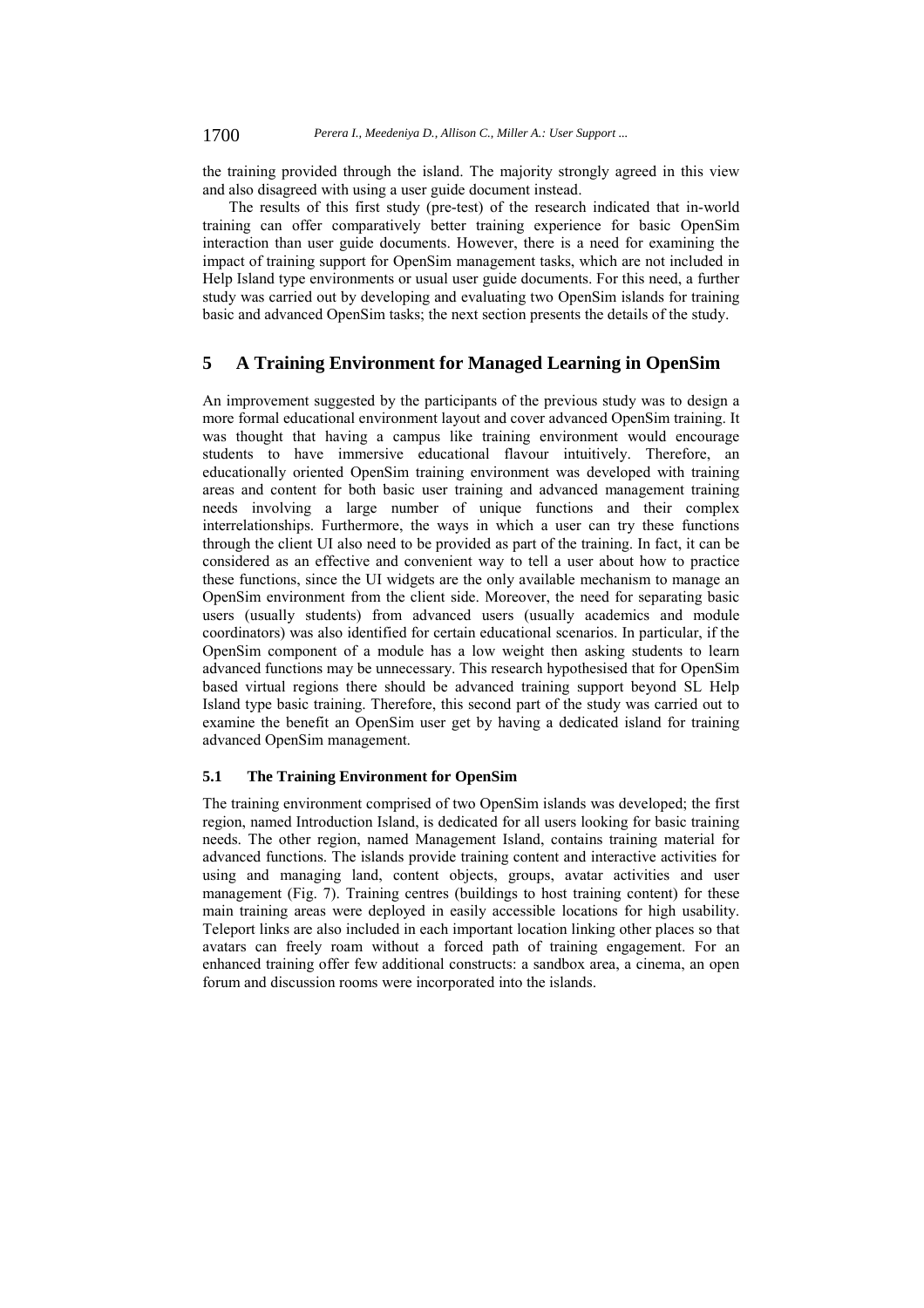Training content and activities provided in these islands are designed in a way such that by completing a session on these two islands will make a user competent enough to use and manage OpenSim regions comfortably. As mentioned above, to test the study hypothesis a comparative evaluation of the two training islands was carried out. For this evaluation purpose, a special island to conduct the user experiment sessions was also developed. After the training session, users were located at this experiment island and given a common task sheet to complete while their task data is captured.



*Figure 7: Training Environment and Training Content being viewed* 

#### **5.2 Evaluation**

This experiment was carried out with two samples, control and experiment. The experiment population consisted of academic staff, teaching and research fellows, and PG Tutors. The selection of these institutional roles was mainly based on the management tasks they typically practice in academic environments. At the same time, in the institutional context there can be instances where people play multiple roles and also may interchange when a need arises. Therefore, considering these possibilities these types of roles were taken as a single participant population without any role-based discretion for the objectives of the experiment.

Sample size was planned for an effect size of (Cohen's d) =  $0.75$ , statistical power level (1-β) = 0.8, and probability level  $\alpha$  = 0.05; hence, the minimum sample size required is 30 participants per group (60 for the total). 70 participants were aimed for (35 per group) as the target total. Users who had no previous experience of using OpenSim or SL were selected with 14 academic staff members, 20 teaching and research fellows and 36 PG tutors in this total of 70. These 70 participants were equally divided into two groups in random selection; i.e., 7 academic staff, 10 teaching and research fellows and 18 PG tutors were assigned randomly per sample.

Experiment setup was planned as a 1 hour session per participant allowing for a 40 minute training period and a 20 minute task session with feedback. For the experiment sample, named Mgt-Island group, the starting place was Introduction Island for 20 minutes and then Management Island for another 20 minutes. The control group, named Intro-Island group, used Introduction Island for 40 minutes as the training environment, making the training time equal for the two groups. After 40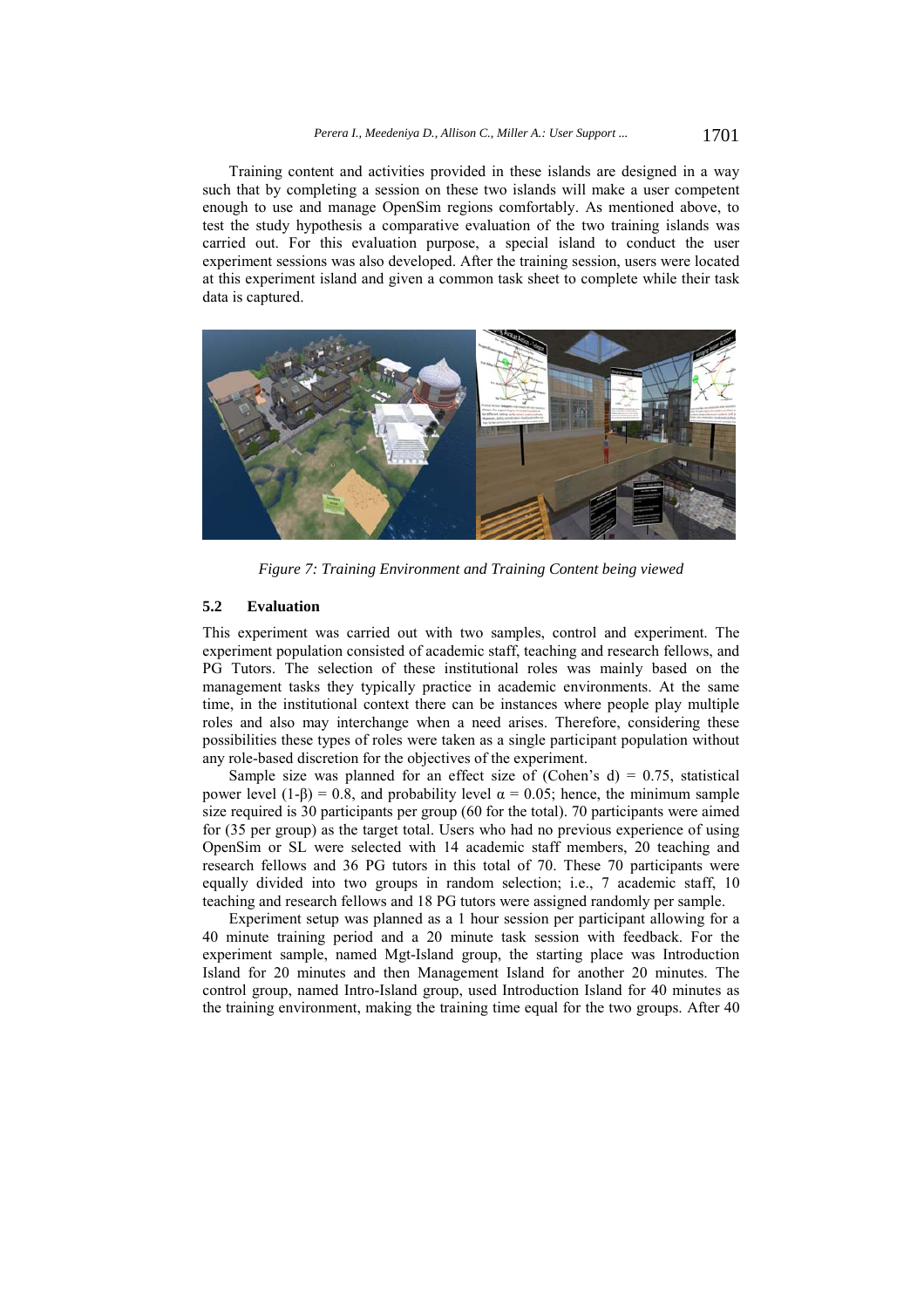minutes of training both groups were given the task scenario and the participants were teleported to Experiment Island to perform the required tasks. At the end of the task a set of MCQs (10) were given through Sloodle mediation (between OpenSim and Moodle). A strict procedure was followed to stop users at the end of 20 minutes.

| Task           |                              | Intro-        | Mgt-   | $\Delta$ (%) | F      | Sig. |
|----------------|------------------------------|---------------|--------|--------------|--------|------|
|                |                              | Island        | Island |              |        |      |
|                |                              | Score $(\% )$ | Score  |              |        |      |
|                |                              |               | $(\%)$ |              |        |      |
| 1              | Role Assignment              | 48.04         | 64.22  | 16.18        | 17.67  | .000 |
| $\overline{2}$ | Parcel Management            | 50.29         | 79.41  | 29.12        | 36.03  | .000 |
| 3              | <b>Teleport Management</b>   | 57.35         | 73.53  | 16.17        | 5.16   | .026 |
| $\overline{4}$ | <b>Land Management</b>       | 34.41         | 54.41  | 20.00        | 21.09  | .000 |
| 5              | Communication                | 66.18         | 83.82  | 17.64        | 4.52   | .037 |
|                | Settings                     |               |        |              |        |      |
| 6              | Content and Media            | 47.06         | 73.53  | 26.47        | 11.09  | .001 |
|                | Management                   |               |        |              |        |      |
| 7              | Group Management I           | 46.57         | 69.61  | 23.04        | 9.81   | .003 |
| 8              | Group Management II          | 32.35         | 55.88  | 23.53        | 21.64  | .000 |
| 9              | <b>Advanced Content</b>      | 51.29         | 76.65  | 25.36        | 43.73  | .000 |
|                | Management                   |               |        |              |        |      |
| 10             | <b>Administrative Powers</b> | 19.12         | 74.51  | 55.39        | 153.60 | .000 |
|                | and God Tools                |               |        |              |        |      |
| MCQ scores:    |                              | 37.35         | 63.52  | 26.17        | 89.00  | .000 |

*Table 1: Tasks Scores comparison between the two groups* 

Ten main tasks, listed in Table 1, were given as the task scenario to carry out within Experiment Island. In brief, due to the available space the tasks were as follows: Role Assignment – to assign avatars for different roles e.g., Land Owner; Parcel Management – to create, edit land parcels; Teleport Management – to set and edit teleporting links; Land Management – to assign, modify and manage parcels and the region; Communication Settings – to set suitable avatar and environment communication settings for education, e.g., disabling promiscuous chat mode; Content and Media Management – to set different media types for learning content delivery; Group Management I – to create groups and assign avatars to those, e.g., Tutorial Staff Group; Group Management II – to set and manage group land, content and access ownership; Advanced Content Management – to set and manage complex object editing and access controls; Administrative Powers and God Tools – to gain region administrator privileges and override group, land, content and user settings. Both groups were given this task set and evaluated using a common marking scheme for the 10 tasks and MCQ set. Two results sets, one from each group, which were deemed to be incomplete, were removed from the final analysis. Mean scores (%) reported by the two groups for each task and for the MCQ set is shown in Table 1.

The scores reported by the two groups for each task and MCQ set clearly indicate significant mean differences as in Table. The descriptive statistics indicated Intro-Island group mean score  $(\mu 1)$  of 19.912 and Mgt-Island group mean score  $(\mu 2)$  of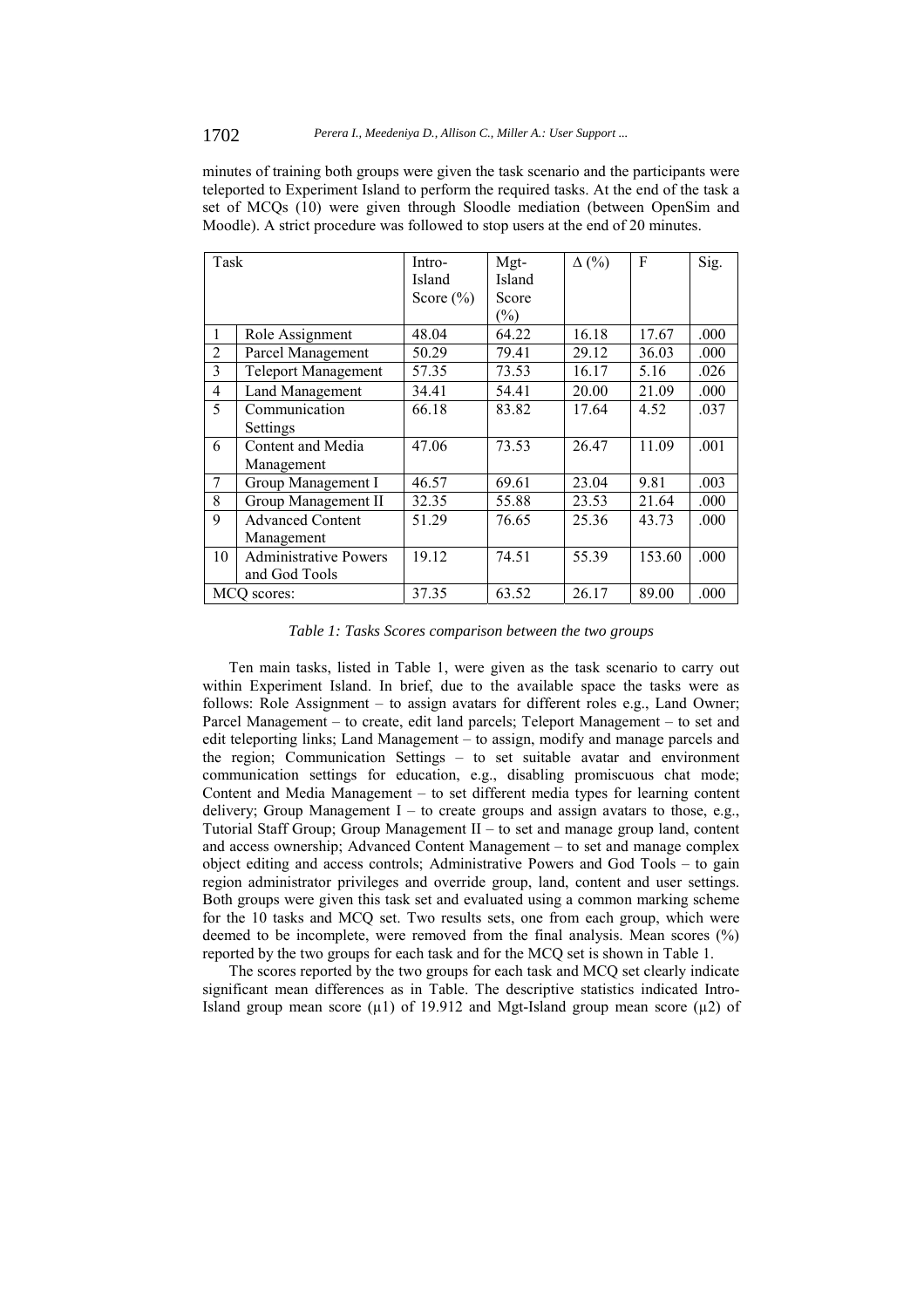33.206. The respective standard deviations are  $\sigma$ 1= 2.790 (Intro Island) and  $\sigma$ 2= 3.389 (Mgt-Island). The One Sample Kolmogorov-Smirnov test indicated that the final score data samples are normally distributed ( $\alpha = .06$ ) while the Levene Test for homogeneity indicated that the variances of the two samples are not significantly different (p>.05) fulfilling the assumptions of ANOVA. ANOVA test reported statistically significant mean difference between the group scores  $(F=311.88, p<.001)$ . Therefore it indicates that the provision of management training seems to be important for making the users competent for conducting managed learning in OpenSim. Furthermore, the prepared tool support sufficiently enhances the user capabilities in performing these management tasks in OpenSim compared to the existing standard practices for training users. Each subtask performance and MCQ results indicate a better performance by Mgt-Island group, particularly with complex MUVE management tasks for learning.

A usability analysis was performed using System Usability Score (SUS) questionnaire [Brooke, 96]. It consists of 10 questions: alternatively arranged 5 supporting (odd numbered questions with positive wordings) and 5 opposing statements (even numbered questions with negative wordings) aimed at the examined system usability. It evaluates the responses through 5-point Likert scale from Strongly Disagree (1) to Strongly Agree (5). For positively-worded items (1, 3, 5, 7 and 9), the score contribution is the scale position minus 1; i.e.,  $\{0, 1, 2, 3, 4\}$ . For negativelyworded items  $(2, 4, 6, 8 \text{ and } 10)$ , it is 5 minus the scale position  $\{4, 3, 2, 1, 0\}$ . To get the overall SUS score, first add all the score values and then multiply the sum by 2.5. SUS scores range from 0 to 100 (0-lowest, 100-highest usability).

The mean SUS scores are: for Intro-Island group  $= 73.06$  and Mgt-Island group  $=$ 76.18; these were compared statistically using ANOVA and resulted in the mean difference between the SUS values of the two groups are not statistically significant  $(F=3.85, \alpha=0.55)$ . This suggests that both islands are more or less equally usable for the purpose of training. We can see that both environments followed the same design architecture, the same ways of presenting content and were situated in the same server-client environment of OpenSim; only the training content was different. Therefore, from a usability perspective the islands are more likely to be equally usable, which was found to be true statistically as per the analysis. Both islands reported the mean score of 74.89 suggesting a very good usability.

## **6 User Support for Module Teaching**

One of the limiting factors with the experiments was that users had a relatively small time period to experience the environment, although it was quite sufficient for the expected tasks. In order to try the developed training environment within actual university education process, two case studies that used these islands as the main form of training for OpenSim management were conducted as the final phase of this research.

#### **6.1 Developing Educational Regions in OpenSim for Module Teaching**

The first evaluation of OpenSim training for module teaching was conducted with a team of four taught postgraduate students (a female and three male students) opted to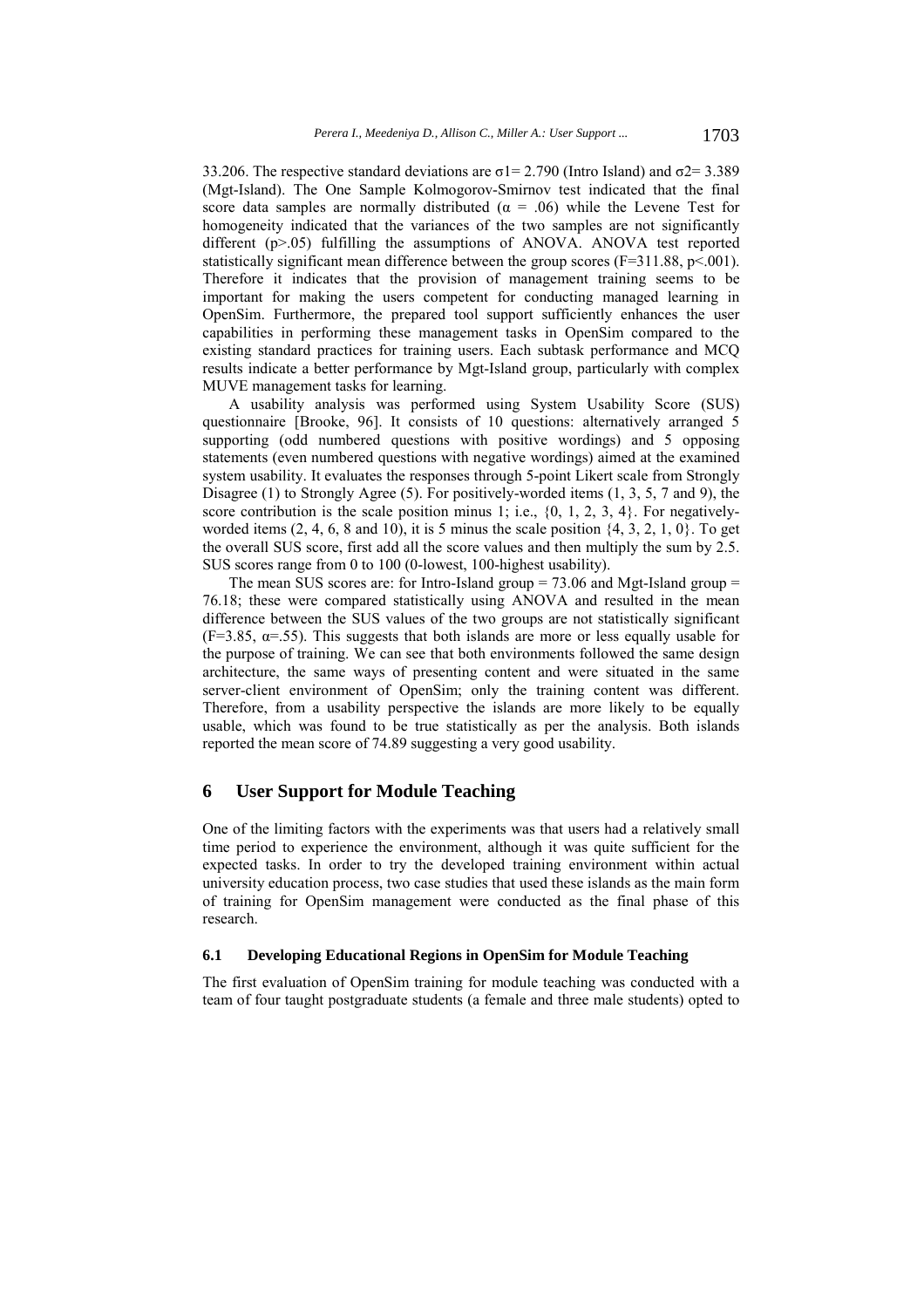develop teaching and learner support content to be used in module teaching. These PG students from School of CS, University of St Andrews were new to MUVEs and haven't had prior experience with OpenSim or similar 3D virtual worlds. The duration of each project was 12 weeks; the first 2 weeks were used for project familiarisation and literature survey tasks. Since they had not used Second Life or OpenSim before, therefore they fitted our requirements. They were asked to first access the OpenSim grid with the environment and then allowed them to keep a local installation on their computers for practice. It was decided to let them use the entire project familiarisation phase (i.e., 2 weeks) which was the standard time given for all of the taught MSc projects at the school.

These participants provided their feedback at the end of their learning content development for a range of undergraduate module teaching; the following scores were reported for each participant for SUS: Participant1 (95.0), Participant2 (97.5), Participant3 (90.0) and Participant4 (87.5). They reported that they could complete their OpenSim training between 4-5 days instead of the project familiarisation 2 weeks they were given for (gained 64.28% - 71.43% of time saving, which they used for their project design work and further literature survey). Although it is a rough measure it may indicate the value of training they received.

The feedback through unstructured and unguided discussions indicated that they could clearly state their design and development plans focusing on the expected learning outcomes of the regions by making the assumption that the students who visit their regions have already trained for environment interaction and management through our training islands. They also indicated what they had to include in these prerequisites, i.e., without the training content provided in our training islands for their island designs they would not have been able to complete their projects.

#### **6.2 Teaching Software Process Models in-world**

CS4222 Software Process Management is a fourth year (honours) optional module for the BSc Engineering students specialising Computer Science and Engineering (CSE) at the Dept. of CSE, University of Moratuwa, Sri Lanka. The module coordinator, lecturers and tutors of CS4222, five members of staff altogether, introduced an OpenSim region to let student explore the norms and nature of different software process models, including: Waterfall method, Spiral Model, Rational Unified Process (RUP), SCRUM, and XP. This OpenSim based learning activity was challenging since both the students and academic staff were new to OpenSim and MUVEs. Therefore, the OpenSim training environment was used to support these academics for their course activities in the planned OpenSim region.

The academic staff that engaged in teaching CS4222 was given access to the training environment hosted in the dedicated OpenSim server in the university. After several training sessions the staff developed an OpenSim region with appropriate content and environment management settings for the module. 23 Students (BSc Eng. undergraduates 17 males and 6 females) were asked to practice a set of role-plays relating to four types of software process model simulations: Waterfall method, Scrum, XP and RUP. The academic staff of the module used suitable land management settings so that four distinct land parcels were setup to simulate each of the process models. Within each parcel students were given the required artefacts and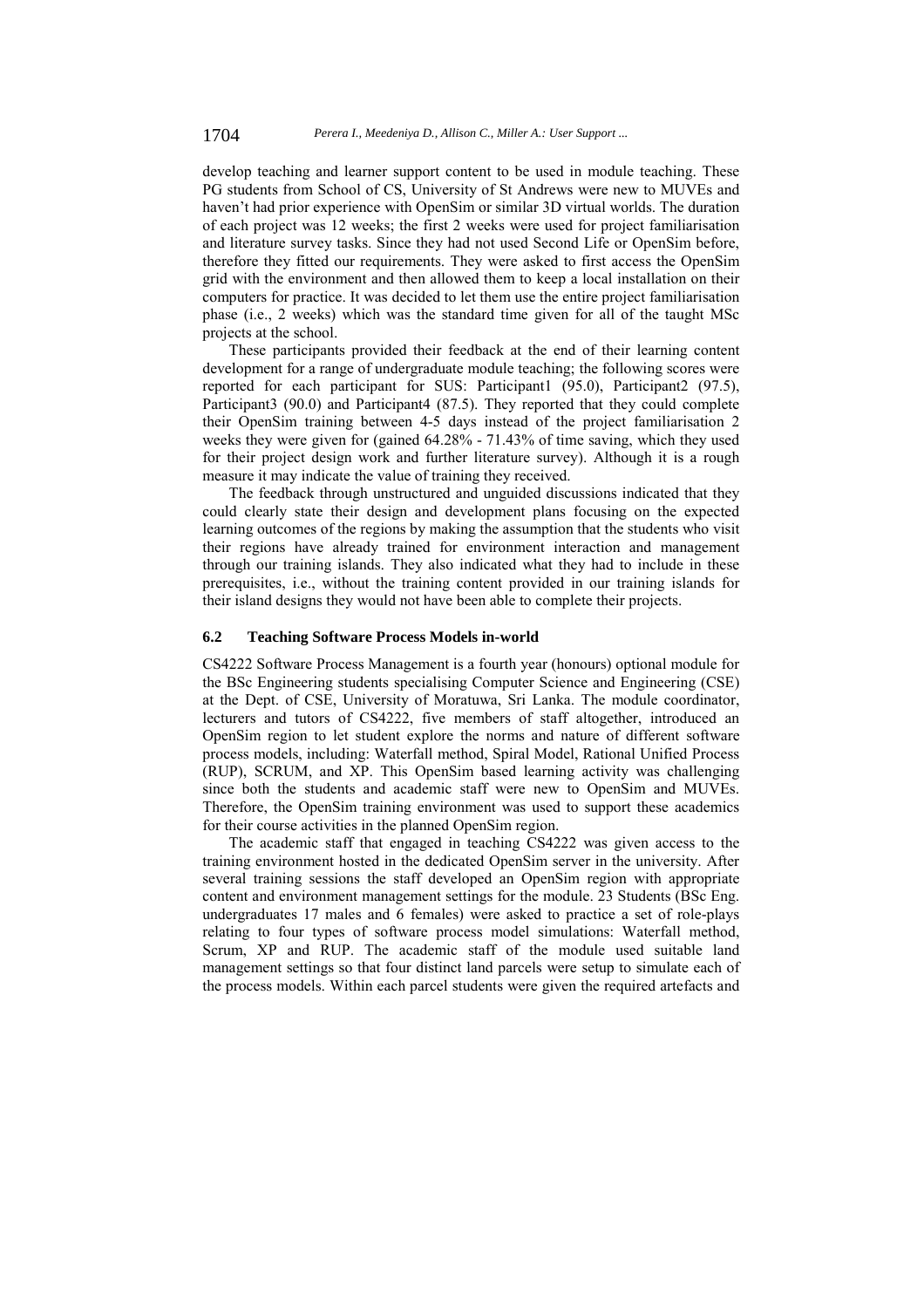role-play items for that process model. For example, in the land parcel for RUP, the process artefact simulations for RUP were deployed.

The students were also allowed to explore the training environment before their learning activities. It was observed that students actively engaged in the given learning tasks with high confidence; given the fact that these students had not had prior experience with 3D virtual environments for their learning it was a significant challenge for them but this credit bearing learning activity was a success. Even the slightest error or difficulty could have resulted in reducing the students' trust in the learning environment. All the students successfully completed the task with majority scoring over 60% summative assessment grade point. Students reported positive feedback on using OpenSim for learning while appreciating the training support they received prior to the learning activity through the training environment.

Following a qualitative approach with open ended interviewing we gathered the feedback from academic staff (5 staff members) that developed and conducted this learning activity in OpenSim. In general they were very satisfied with the overall experience they had with OpenSim and the learning activity they conducted. They also indicated they believed OpenSim based teaching and learning within the university education system had a promising future. With respect to the training they had received through our training environment they unanimously agreed that if they had not been given our training environment to develop their competencies, there were several points when they would have abandoned OpenSim and used a more conventional learning approach instead. They reported that the reason for such a view was mainly because of the complex management settings in OpenSim and the potentially steep learning curve a new user has to go through with it. One response: ["…I couldn't imagine how to make this OpenSim Island for the SPM module without the support we had from that training island. The training we had was intuitive since we were inside OpenSim…"]. These views affirm our research hypothesis that in-world training can provide effective user support for educational uses of OpenSim.

The work mentioned in these two case studies utilised our training environment extensively; the developers commended the support they received from the training environment; further evidence for the value of this training support not only to use and manage but also to develop and extend OpenSim based learning environments.

# **7 Conclusions**

In order to establish a baseline for developing an effective training environment for new users of educationally oriented virtual worlds a comparison was carried out between document-based and in-world approaches. The participants that tried the document-based approach showed some difficulty in completing the relatively complex tasks. It was further observed that participants who had experienced the inworld training island showed more confidence in completing the tasks in comparison to the other sample.

An academically oriented complete training environment comprising of two OpenSim regions for introductory training and training on advanced management tasks of OpenSim was developed. An experiment was carried out evaluating the unique training support provided by using training content on OpenSim management.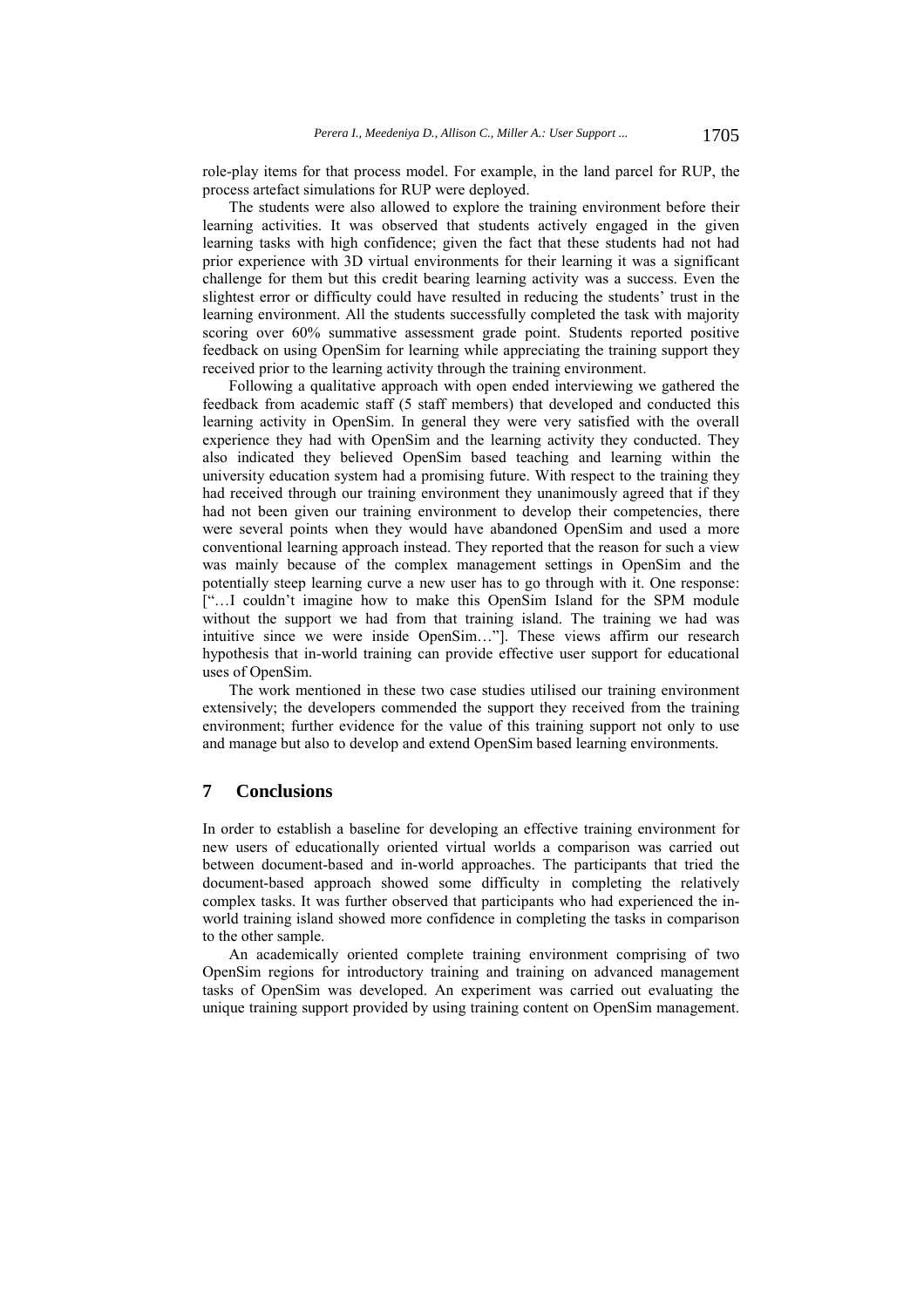From the user performance it was observed that further to providing in-world training it is essential to incorporate training on complex OpenSim management for successful use of OpenSim based managed learning activities. Two case studies were done on the further use of the training environment developed for module teaching. The user feedback and observations reinforced the previous findings of this study.

With the training environment and findings of its evaluation this research can be considered as making original contributions to OpenSim based teaching and learner support. The developed training environment can be used as a common platform for user training needs in any OpenSim based learning environment; it can be arranged to act as the first place for new users to visit allowing them to learn how to interact competently with the immersive virtual environment before starting their educational activities as well as complex management tasks of the educational region management should the users require to perform those. The training environment is hosted in the Open Virtual World (OVW) group's OpenSim Grid at the University of St Andrews with public access; an OpenSim archive of the training environment (.oar file) will be made available at OVW website [OVW, 13] for public users to download for free and reuse the training environment. We take it as an important contribution of this this research to the research and practitioner community of OpenSim based immersive education addressing the challenge of OpenSim user training for mainstream educational requirements.

The future extensions of this study will investigate and develop strategies for domain specific training support prior to learning activities of advanced module teaching in OpenSim. In addition to the training environment that we have developed these arrangements can provide students with a useful familiarity specific to their course topic prior to engaging in their learning tasks.

#### **Acknowledgements**

Part of this research was support by the Commonwealth Scholarship (UK) and SICSA Prize studentship.

#### **References**

[Allison, 10] Allison, C., Sturgeon, T., Miller A., Perera, G.I.U.S., and Nicoll, J.R.: Educationally Enhanced Virtual Worlds, in 40th IEEE Frontiers in Education Conference, 2010. FIE '10, IEEE: Washington 2010

[Andreas, 10] Andreas, K., Tsiatsos, T., Terzidou, T., Pomportsis A.: Fostering collaborative learning in Second Life: Metaphors and affordances, Computers and Education, 55(2), 603- 615, 2010

[Berge, 08] Berge, Z.: Multi-User Virtual Environments for Education and Training? A Critical Review of Second Life, Educational Technology, 48(3):27-31, 2008

[Brooke, 96] Brooke, J.: SUS: a "quick and dirty" usability scale, in Usability Evaluation in Industry P.W. Jordan, et al., Editors, Taylor & Francis, London, p. 189-194, 1996

[Getchell, 10] Getchell, K., Miller, A., Nicoll, R., Sweetman, R., Allison C.: Games Methodologies and Immersive Environments for Virtual Fieldwork. IEEE Transactions on Learning Technologies, 3(4): p. 281-293, 2010